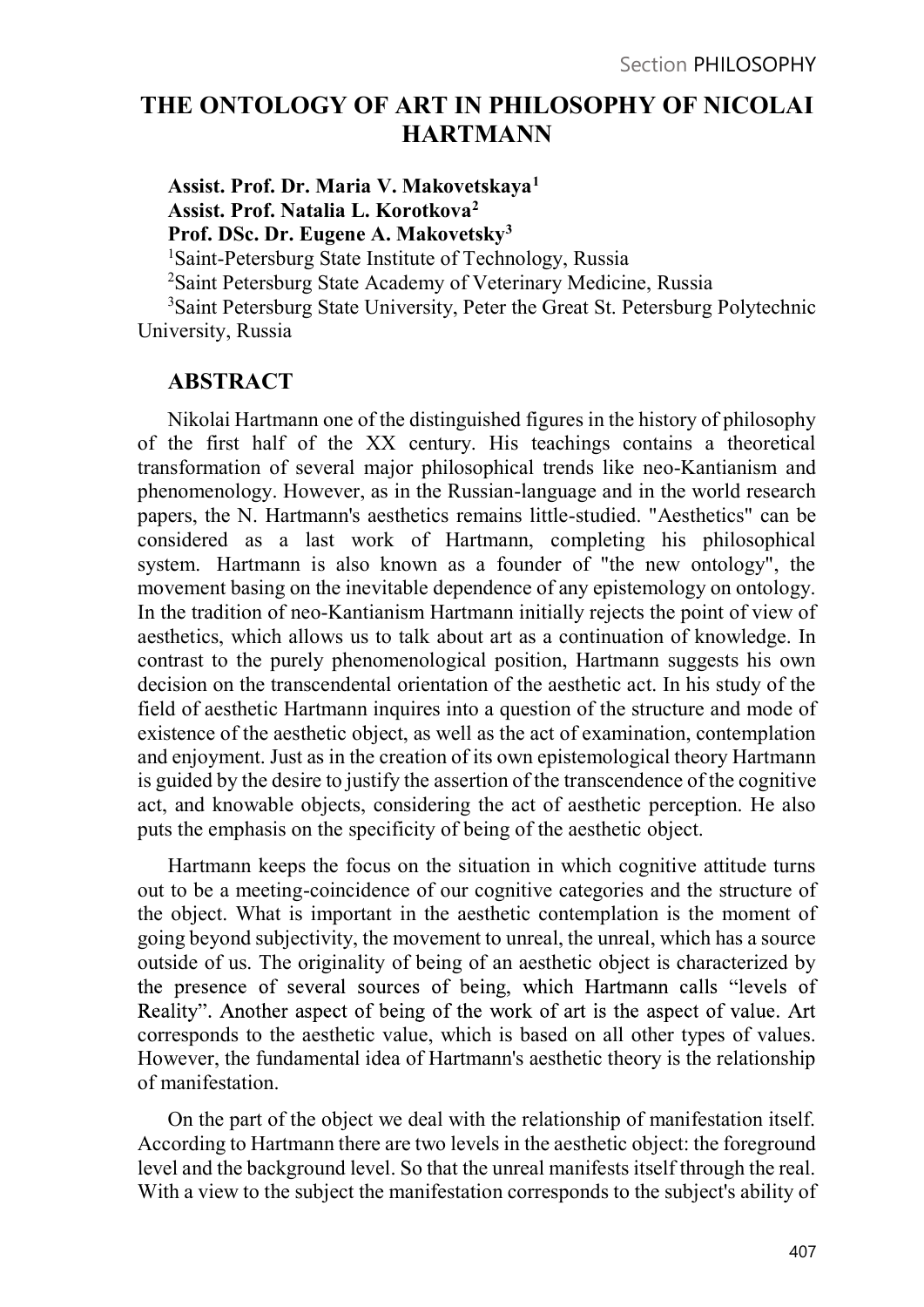contemplation, consisting of two levels, such as the contemplation of the first and of the second order. The first of them is sensual, the second is supersensual (in terms of Hartmann himself), penetrating the outer side of things. The relationship of manifestation, acting in the aesthetic field, forms the essence of the structure of the aesthetic object. The work of art reproduces the level structure of life, but in the field of the unreal.

### Keywords: Nikolai Hartmann, German philosophy, ontology, levels of reality, aesthetic object

## INTRODUCTION

The philosophy of Nicholai Hartmann remains rather away from the main philosophical trends of the first half of the 20th century. Perhaps that is why his contribution to the history of philosophy is still not fully appreciated. The historians of philosophy consider N. Hartmann as a representative of phenomenology, as a follower of neo-Kantianism, as one of the founders of the particular philosophical current named "new ontology". In a few historical and philosophical studies devoted directly to the philosophy of Nikolai Hartman, he appears primarily as an ontologist. Such an opinion is justified. The whole system of Hartmann's philosophy is really based on his ontological teaching. The aim of this study is to clarify the relationship between the ontological theory of Hartmann and his aesthetics.

"Aesthetics" is the work completing the system of Hartmann's philosophy. Attempting in his thought to cover the whole scope of philosophical knowledge, Hartmann includes in this area the aesthetic phenomenon. Hartmann reveals the specificity of his own position in the polemics against the subjective interpretations of the essence of art in neo-Kantianism, which approves, that the existence of an aesthetic object is completely derived from the existence of the perceiving subject.

### MATERIALS AND METHODS

As the basis of our research we take two Hartmann's works: "On the Foundation of ontology" (Zur Grundlegung der Ontologie) and actually "Aesthetics". Using the methods of textual philosophical analysis of the keytexts of Hartmann, we will try to read his aesthetics in terms of finding ways to justify the ontological status of art. At the beginning we will attempt to clarify the motives of Hartmann's appeal to this problem. resorting to componential and hermeneutic methods of investigation. Here we will see that the main motive of Hartmann's theoretical transformations is the desire to keep for the object of knowledge a certain ontological status, which was lost from view in most of the conceptions criticized by Hartmann. Then we turn to the basics of ontological and epistemological theory of Hartmann in their relationship with the theory of aesthetic perception.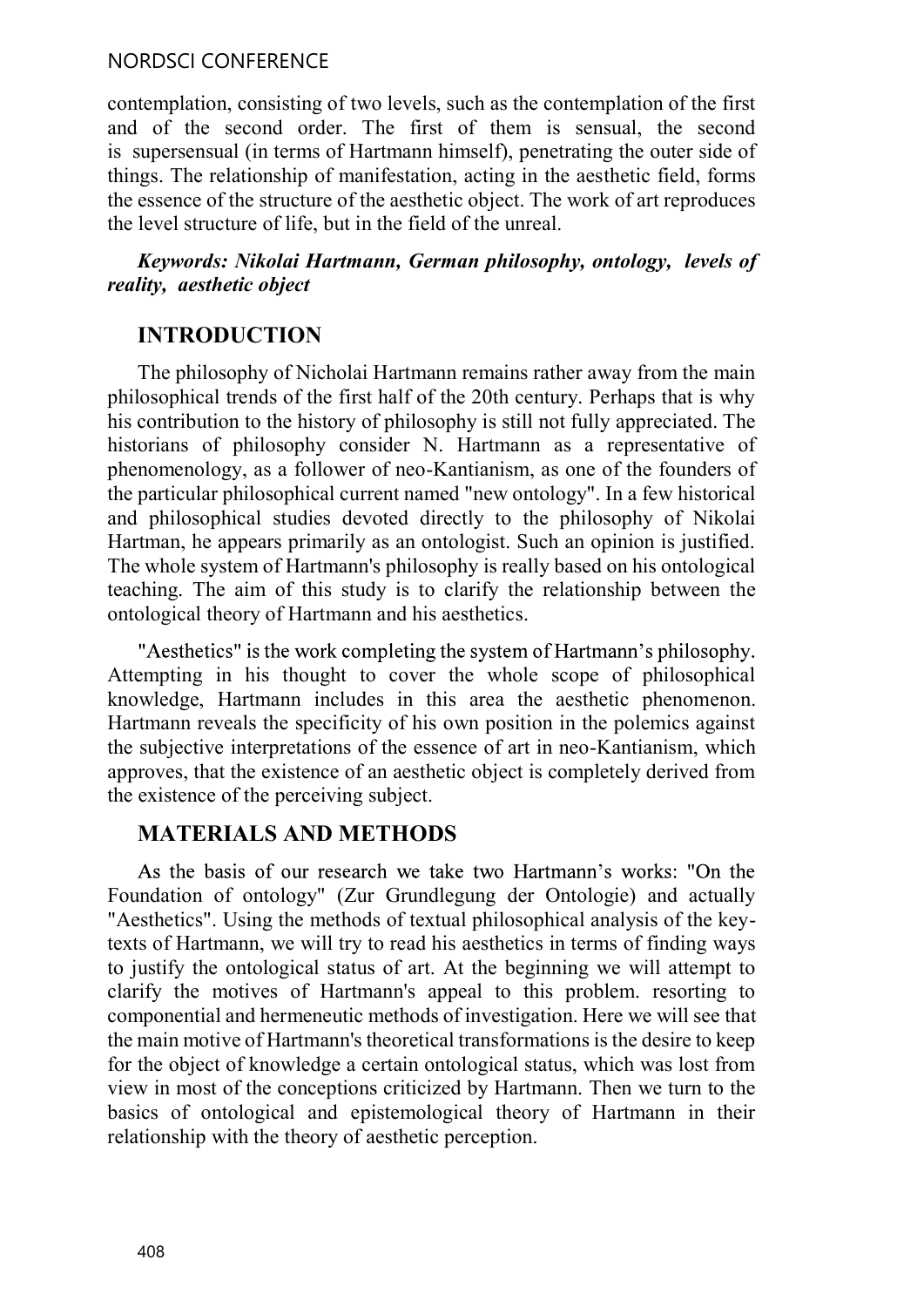## RESULTS AND DISCUSSION

### 1. Ontological setting and the levels of being

At the very beginning of his "Aesthetics" Hartmann describes the fundamental difference between the positions of the philosopher, artist and contemplator. Only with the advent of philosophical reflection raises the interpretation of the experience of the beautiful. According to Hartmann, the experience of the work of art falls out of the sphere of aesthetic comprehension. The aesthetics is interested in the structure of an aesthetic object and the act of its contemplation. Philosophical research cannot claim to create a general scheme of rules for the generation of an aesthetic object, just as according to Kant only the genius himself can set these rules [1]. But he sets them like nature in a non-reflexive way. However we can make certain guidelines in the process of artistic contemplation and describe the generalized structure of the aesthetic subject. But at the stage of aesthetic reflection, another question arises: how does the aesthetic object itself exist? And here at least two ways of answering this question are possible. One way is the way of Kant, giving to the beautiful status of subjective universality without a concept. In this case, the question of how a beautiful object exists is transformed by Kant into the question of how we can talk about it, or, what is the same, how the intersubjective experience of beauty is possible (subjective universality). According to Kant, the experience of beauty encourages us to prove its universal significance. Thus, even within the framework of Kant's transcendentalism, the experience of beauty is still transcendent beyond its presence in our consciousness.

Let us now turn to the path following by Hartmann. And for this, it would be useful for us to turn to the basics of his epistemological theory, building on the so-called ontological setting. In the words of Hartmann, the ontological setting is in some sense close to natural setting. We cannot talk about anything without affecting its existence in one way or another. And so each of our thought relies on a certain ontological assumption. Hartmann characterizes his turn to ontology of cognition: "it is not enough to say that the turn is characterized by the understanding of the cognitive relationship as an existential relationship, cognitive act as a transcendent act, the subject as a" more-than-object", oversubject. Rather, we are talking about the return of the whole method of consideration to the natural setting, since "being as being" is generally perceptible only in it" [2]. In the cognitive act, only the subject changes, the subject does not form the object, the object itself is opened to the subject by the cognizable side. On this point shows Hartmann is similar to Heidegger's interpretation of Kant. According to Heidegger, existence is revealed to the man, in openness, in uncovered is the essence of Heidegger's understanding of the truth. For Hartman, a cognitive attitude is an existential attitude in which a subject and an object collide in their being. In this sense, Hartmann remains an Aristotelian, as he believes in the ordered world, to which man picks up the key throughout the history of his cognitive activity. "The analysis of the categories of being is at the same time the analysis of the basic principles that determine the successive aspects of things" [3]. For the complete coincidence of the structure of our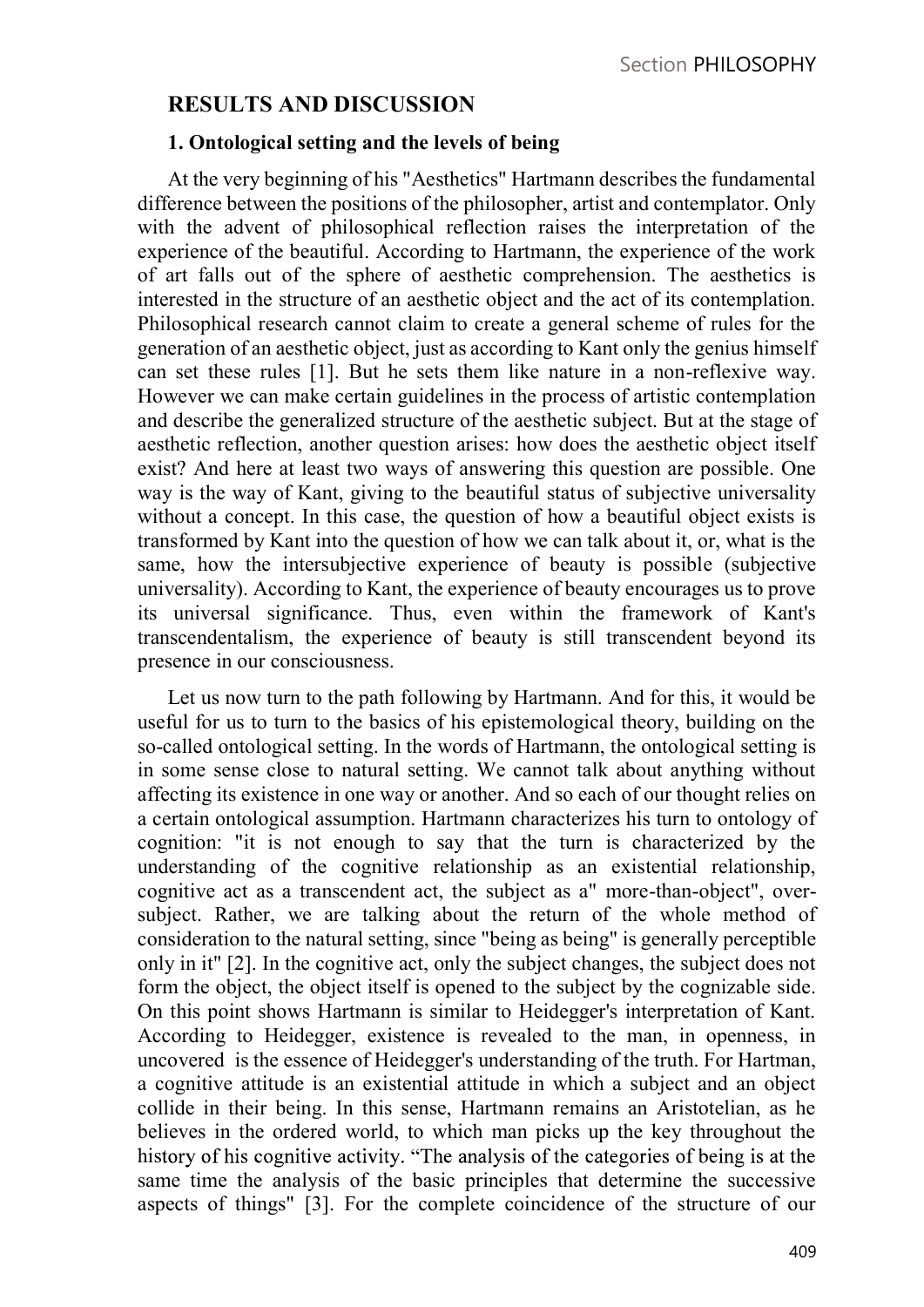knowledge and the world is necessary that the categories of our knowledge have come a long way to adapt to the surrounding reality. "In Hartmann, as in Aristotle, the categories mean not only the substance but also the connotations of substance. In addition, unlike Aristotle, they are fundamental structures of the real world, principles immanent to the world"[4].

However, it is much more difficult to justify the ontological setting in relation to aesthetic objectivity, because the existence of an aesthetic object, obviously, can not be understood as a purely objective. But according to Hartman, it can not be also purely subjective. But what is the moment, provided in the structure of the act of aesthetic perception, makes Hartmann to criticize the subjectively-oriented theories, treating art as a projection of consciousness? This moment is the moment of pleasure, which characterizes the act of aesthetic perception as outward-directed consciousness: "Aesthetic pleasure is not self-directed pleasure, aesthetic pleasure is not selfgratification."[5] In other words, only the act of perception, which is directed outward, acquires aesthetic value. The aesthetic object is not a dominating formation. Any object can turn into an aesthetic phenomenon only through opening actions on the part of the subject of aesthetic perception.

Here we should again distract from purely aesthetic issues and turn to the basics of the ontological system of Hartmann. This refers to his theory of the levels of being. "The world is not two-leveled, it is at least four-leveled. Because there manifestly is, within what was summarily called nature, a clear dividing line between the living and the lifeless, the organic and the inorganic; there is here too a relation of supervenience (Oberlagernngsrerhaltnis), a difference in the structural levels of being (Seinshöhe)" [6]. So the inorganic, the organic, the psychic and spiritual levels of beings exist simultaneously, so that the lower levels of being acts as a support for the higher Ones. "From the lower level and resting on it, it elevates to a higher level where not all the categories of the first level return [...] almost as if they were made of a different material"[7].

Thus, their sequence cannot be understood by analogy with the Hegel sequence of forms of spirit development. The higher levels of beings do not remove the lower ones. We cannot assume the opposite, as if in fact there is only the lower levels of being - material, inorganic, and the rest are only the effects of its complex structure. We also shouldn't think that the multilevel structure of being is just a projection of our consciousness, a convenient cognitive model, superimposed on the disordered world. According to Hartman, the world is really ordered. Rather, here we have to talk about the relationship of dependence, or the superposition of levels over each other. "Each level of reality is constituted of a group of categories related by relations of superposition (Überbauung) or superformation (Oberformung)"[8]. So the higher ones lean on the lower ones. The lower level is the real level that serves as a support for the other levels. But is it and the other levels do not exist in "reality"? The fact is that for Hartmann being "real" is not the only mode of being, it is no more and no less significant than, for example, being "ideal". If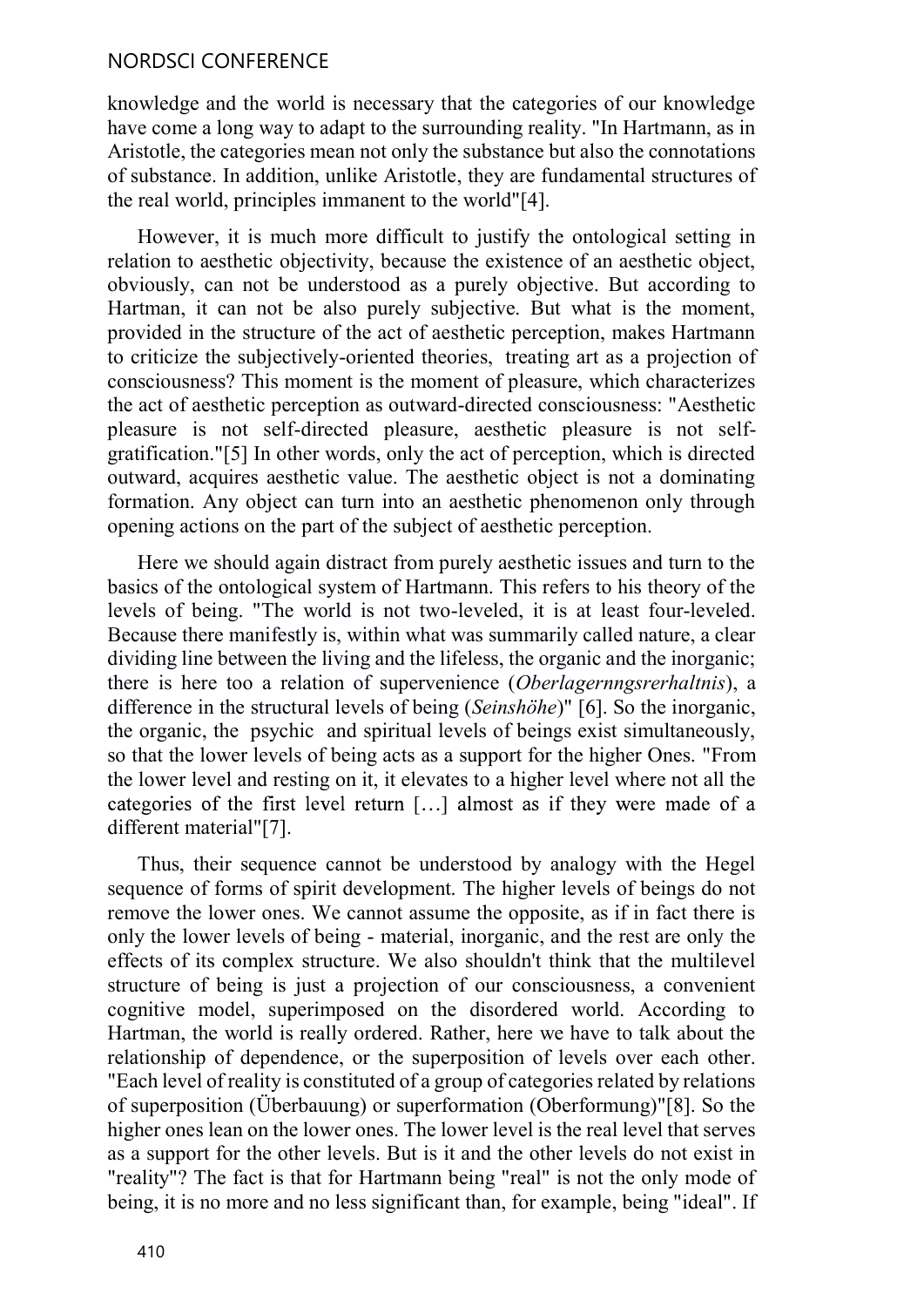the first two lower levels exist in reality: the first as inanimate, the second as living, then the other two levels exist as superposed above the first two levels and do not belong to the "real" being.

#### 3. Sources of existence of an aesthetic object

Complete independence of an aesthetic object from the subject of contemplation would mean that the object as an aesthetic object can exist according to the way of being-in-itself. And the beautiful can be considered as an inherent property of the thing. But this point of view is refuted not only by the fact that there are always conflicting opinions about the beauty of any object, but also by the fact that the beauty itself, according to Hartmann, exists only as a process of manifestation of the insensitive in the sensual.

A work of art is a special form of spiritual existence, called by Hartmann "objectified spirit", based in its existence on the level of being of the sensual. Considering the work of art as a spiritual one, Hartmann, thus, rejects the possible interpretations of the work of art as a projection of the individual author's consciousness. The spiritual level is a supra-individual formation. A work of art arises through the involvement of its author in the level of the universal spiritual. Thus, the spiritual (spirit) is attributed to the ability to self-objectification (fixation) in the sensual material through the creative activity of the artist (creating spirit). But this does not exhaust the list of elements involved in the formation of the aesthetic subject. In the end, only a living perceiving spirit, the subject of aesthetic contemplation, can lead to its the existence. "The producing spirit forms matter; he gives it a spiritual content because of it, but also closes it in it, so that the receiving spirit in his time only "opens" again, that is, must draw back from it." [9] The living spirit opens up where he's waiting for something to open. Only the subject who has taken an adequate aesthetic position can revive the objectified spirituality.

Thus, Hartmann identifies four sources of existence of works of art: the existence of a material thing; revealing the existence of the subject of aesthetic contemplation; the existence of an objective spirit; the existence of the producing spirit (author). As the creation of someone's hands (creating spirit), the work of art is the result of the objectification of the producing spirit, and therefore, in the hierarchy of the levels of being belongs to the highest level of spiritual existence. As a spiritual being, a work of artcannot exist without the levels of being that support it from below, it exists as the spiritual content of the material carrier. But as a form of objectified spirit, it fulfils another condition: "the spiritual content supported by the formed matter always needs the response of the living spirit." [10]

#### 4. The relation of manifestation

The subject of aesthetic reflection as such is further the relation of manifestation of aesthetic value of the object and the process of its reading in aesthetic contemplation. Here comes into force the same idea of Hartmann, who worked in the creation of his epistemological theory: the coincidence of the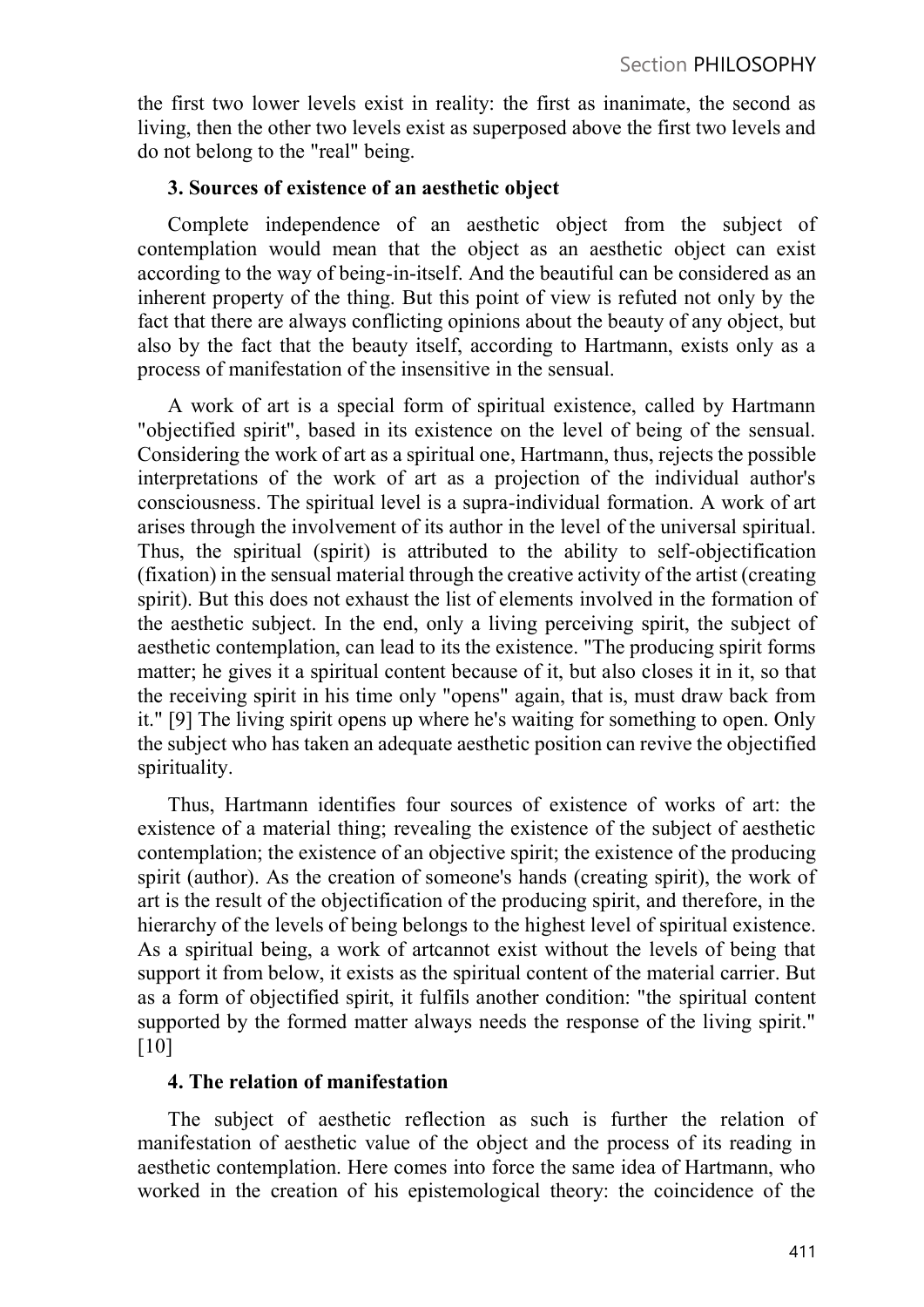structure of existence and structures comprehending his consciousness. If the object itself must be beautiful, then we must also have a certain ability that opens the beautiful in the object. Conversely, to be able to open something, you need to have something to open.

The relation of manifestation can be considered from two sides: from the side of the object there is a relation of manifestation itself, from the side of the subject it corresponds to the ability of double kind of contemplation inherent in the subject. In the work of art we can distinguish two plans: as a thing among things, it really and objectively exists, but at the same time through its real existence, it gives its spiritual content to be manifested. The spiritual content in an artistic subject does not try to impersonate reality, because the status of reality nothing adds or reduced. It exists only as a manifestation, that is its way of being. The subject is moving towards the aesthetic subject opening to him. The relation of the manifestation makes sense only when there is a subject to whom something is manifestating. The relation of manifestation comes into force when there is a contemplating subject, able to see and distinguish the hierarchy of the levels of being. In the case of an aesthetic subject, the situation is supplemented by the fact that the very existence of an aesthetic object has one of its sources the existence of the subject opening it.

Hartmann's theory of perception has some specific points. First, he departs from Kant in the formulation of the question of transcendental capacities. But Hartmann didn't create a complex structure of the formation of objectivity. By Hartmann all this complicated procedure is reduced to the simple act of object perception. This simplification probably comes from the phenomenological orientation of Hartmann's view. Therefore the analysis of the integral act becomes primary, while the consideration of individual components of its moment stand aside.

Sensory perception forms the first level of aesthetic act, the second level corresponds to contemplation. By introducing this hierarchical sequence of acts, Hartmann makes it clear that a work of art is not amenable to conceptual definition. A work of art has an inextricable connection between the image and the spiritual content, and only the capacity of contemplation can see this connection. "a work of art has its essence in itself, the concept has it outside of itself." [11] Hartmann distinguishes two kinds of contemplation, or two sides of the same act of contemplation: the contemplation of the first and of the second order. Contemplation of the first order rests on sensual perception. But at the same time it is the contemplation of the second order, which detects manifestation of the non-sensual in the sensual.

How significant is the difference between the status of the process of manifestation in a natural object and in man on the one hand and in a work of art on the other? We can say that the process of manifestation itself is ontologically neutral in relation to the existential status of its constituent moments. It is impossible to say, for example, that the beautiful in nature is ontologically more reasonable than the beautiful in art. The phenomenon is in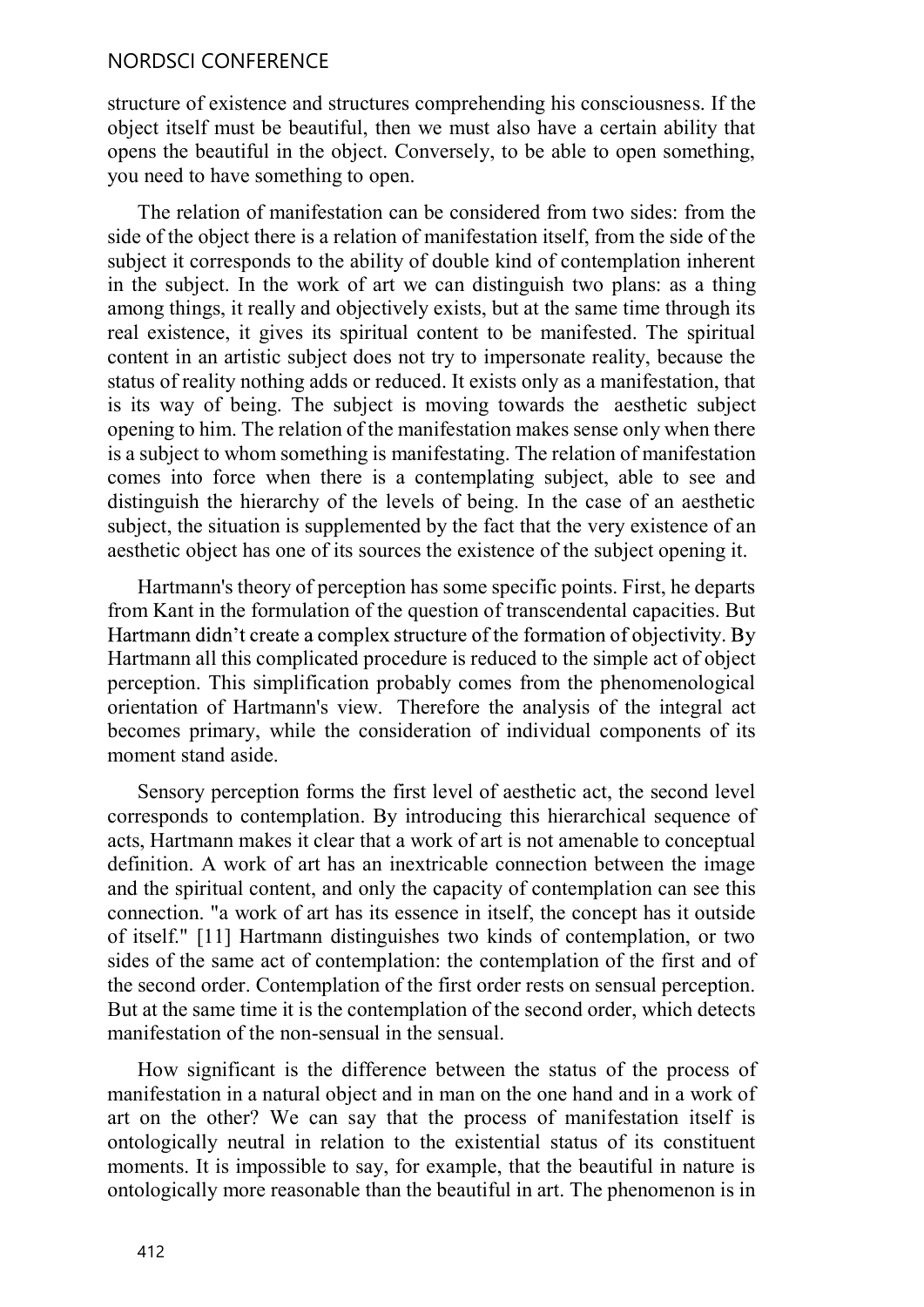principle unreal nd does not claim to greater existential value. In this sense, the phenomenon is nothing more than a phenomenon.

In the structure of the aesthetic object Hartmann highlights the presence of the foreground and background. The foreground is the sensual basis for the manifestation of the posterior insensitive plan. The background is insensitive, spiritual, is split into a certain number of levels different for different types of art. Каждый слой (за исключением самого заднего) существует постольку, поскольку дает проявиться слою, стоящему за ним. The more distant a level is, the more abstract its content is. Each level except the posterior one exists in so far as it allows the level behind it to appear. For example, in music, the foreground is its sensually-perceived sound, and the background is a supersensitive sequence of musical sounds, the coherence of which should be provided by temporary and musical synthesis. A simple temporal synthesis should be supplemented by a musical synthesis that organizes sound sequences into a single semantic whole. The front level, the level of sensually perceived existence, participates in the relationship of manifestation only as an expressing element. The middle levels occupying the space between the front level and the sensually perceived back level of abstract ideas, have no other way of existence, except through the relationship of manifestation. Abstract ideas, which can make up the content of the back level itself, in principle, may exist in a different way than through their gradual level-by-level manifestation in an art work. They can exist directly in theoretical scientific or philosophical arguments. The level-by-level manifestation of abstract ideas in a work of art has a more convincing effect than when these ideas are expressed directly. Hartmann explains this by saying that in in everyday life the meeting with abstract ideas is always mediated by a meeting with real things and events. The abstract is much closer if it appears before us in an indirect form.

Another aspect of being a work of art by Hartmann is the value aspect. Hartmann analyzes the existence of values as opposed to the position of the Marburg school of neo-Kantianism. The aesthetic value is attributed by Hartmann to the spiritual, since the aesthetic value of the object depends not on the sensually given, as in the pleasant, but on the relation of the phenomena, on all their connections or on the equivalent relation of the form to these phenomena"[12]. Art corresponds to the aesthetic value, justified by all other types of values, but not reduced to them. The existence of aesthetic phenomena can be considered as the existence of possible. The aesthetic value of the work of art exists as the possible, and does not extend its claims to the sphere of the real (truth) or the sphere of the due (ethics) [13].

## **CONCLUSION**

The problem of the ontological status of art in Hartmann appears from three sides. On the one hand, art is considered as an aesthetic phenomenon, the specificity of which implies four sources of its existence (the existence of a material thing as a basis, a material carrier; the existence of the subject of aesthetic